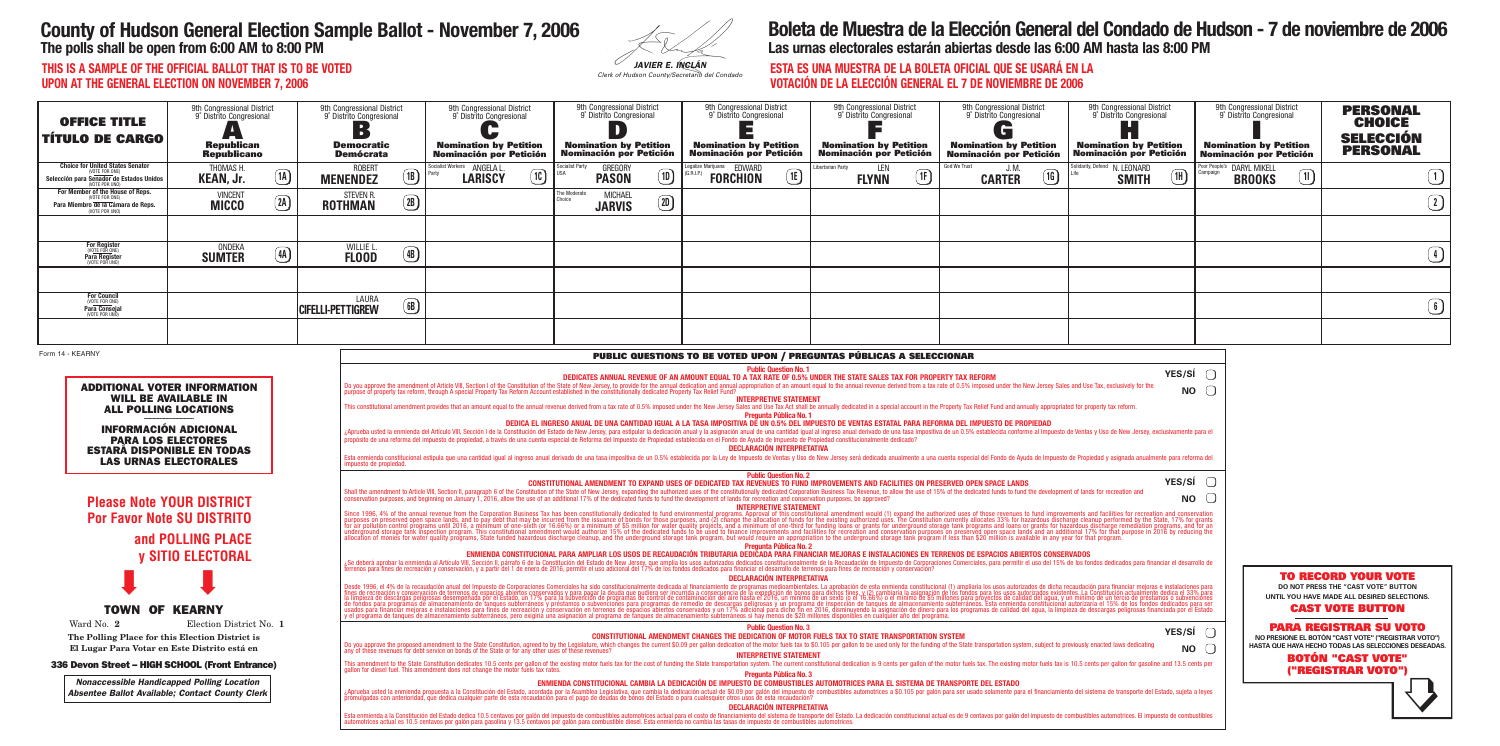| JAVIER E. INCLÁN |
|------------------|

# **County of Hudson General Election Sample Ballot - November 7, 2006**

**The polls shall be open from 6:00 AM to 8:00 PM**

## **Boleta de Muestra de la Elección General del Condado de Hudson - 7 de noviembre de 2006 Las urnas electorales estarán abiertas desde las 6:00 AM hasta las 8:00 PM**

**THIS IS A SAMPLE OF THE OFFICIAL BALLOT THAT IS TO BE VOTED UPON AT THE GENERAL ELECTION ON NOVEMBER 7, 2006**

## **ESTA ES UNA MUESTRA DE LA BOLETA OFICIAL QUE SE USARÁ EN LA VOTACIÓN DE LA ELECCIÓN GENERAL EL 7 DE NOVIEMBRE DE 2006**

| <b>OFFICE TITLE</b><br><b>TÍTULO DE CARGO</b>                                                                                | 9th Congressional District<br>9° Distrito Congresional<br><b>Republican</b><br><b>Republicano</b> |                               | 9th Congressional District<br>9° Distrito Congresional<br><b>Democratic</b><br><b>Demócrata</b> |                               | 9th Congressional District<br>9° Distrito Congresional<br><b>Nomination by Petition</b><br><b>Nominación por Petición</b>                                                                                                                                                                                                                                                                                                                                                                                                                                                  |                | 9th Congressional District<br>9° Distrito Congresional<br><b>Nomination by Petition</b><br><b>Nominación por Petición</b> | 9th Congressional District<br>9° Distrito Congresional<br><b>Nomination by Petition</b><br><b>Nominación por Petición</b> |                                                               | 9th Congressional District<br>9° Distrito Congresional<br><b>Nomination by Petition</b><br><b>Nominación por Petición</b>                                                                          |              | 9th Congressional District<br>9° Distrito Congresional<br><b>Nomination by Petition</b><br><b>Nominación por Petición</b> | 9th Congressional District<br>9° Distrito Congresional<br><b>Nomination by Petition</b><br>Nominación por Petición |               |           | 9th Congressional District<br>9° Distrito Congresional<br><b>Nomination by Petition</b><br>Nominación por Petición | <b>PERSONAL</b><br><b>CHOICE</b><br><b>SELECCIÓN</b><br><b>PERSONAL</b>                                                                 |
|------------------------------------------------------------------------------------------------------------------------------|---------------------------------------------------------------------------------------------------|-------------------------------|-------------------------------------------------------------------------------------------------|-------------------------------|----------------------------------------------------------------------------------------------------------------------------------------------------------------------------------------------------------------------------------------------------------------------------------------------------------------------------------------------------------------------------------------------------------------------------------------------------------------------------------------------------------------------------------------------------------------------------|----------------|---------------------------------------------------------------------------------------------------------------------------|---------------------------------------------------------------------------------------------------------------------------|---------------------------------------------------------------|----------------------------------------------------------------------------------------------------------------------------------------------------------------------------------------------------|--------------|---------------------------------------------------------------------------------------------------------------------------|--------------------------------------------------------------------------------------------------------------------|---------------|-----------|--------------------------------------------------------------------------------------------------------------------|-----------------------------------------------------------------------------------------------------------------------------------------|
| <b>Choice for United States Senator</b><br><b>/OTE FOR ONE)</b><br>Selección para Senador de Estados Unidos<br>VOTE POR UNO) | THOMAS H<br><b>KEAN, Jr.</b>                                                                      | $\boxed{1}$                   | <b>ROBERT</b><br><b>MENENDEZ</b>                                                                | $\boxed{1B}$                  | Socialist Workers <b>ANGELA L</b><br>$\boxed{1C}$<br><b>LARISCY</b>                                                                                                                                                                                                                                                                                                                                                                                                                                                                                                        | ocialist Party | GREGORY<br>$\boxed{1}$<br><b>PASON</b>                                                                                    | egalize Marijuana EDWARD<br><b>FORCHION</b>                                                                               | $\bigcirc$                                                    | Libertarian Party<br>LEN<br>(1F)<br><b>FLYNN</b>                                                                                                                                                   | God We Trust | J.M.<br>1G<br><b>CARTER</b>                                                                                               | Solidarity, Defend N. LEONARD<br><b>SMITH</b>                                                                      | $\boxed{1}$   |           | oor People's DARYL MIKELL<br>$\boxed{1}$<br><b>BROOKS</b>                                                          | $\bigcirc$                                                                                                                              |
| For Member of the House of Reps.<br>(VOTE FOR ONE)<br>Para Miembro de la Cámara de Reps.<br>(VOTE POR UNO)                   | <b>VINCENT</b><br><b>MICCO</b>                                                                    | (2A)                          | STEVEN R.<br><b>ROTHMAN</b>                                                                     | $\left( 2B\right)$            |                                                                                                                                                                                                                                                                                                                                                                                                                                                                                                                                                                            | The Moderate   | <b>MICHAEL</b><br>$\circled{1}$<br><b>JARVIS</b>                                                                          |                                                                                                                           |                                                               |                                                                                                                                                                                                    |              |                                                                                                                           |                                                                                                                    |               |           |                                                                                                                    | $\bigcirc$                                                                                                                              |
|                                                                                                                              |                                                                                                   |                               |                                                                                                 |                               |                                                                                                                                                                                                                                                                                                                                                                                                                                                                                                                                                                            |                |                                                                                                                           |                                                                                                                           |                                                               |                                                                                                                                                                                                    |              |                                                                                                                           |                                                                                                                    |               |           |                                                                                                                    |                                                                                                                                         |
| For Register<br>(VOTE FOR ONE)<br>Para Register<br>(VOTE POR UNO)                                                            | ONDEKA<br><b>SUMTER</b>                                                                           | $\left( \frac{4A}{2} \right)$ | WILLIE L<br><b>FLOOD</b>                                                                        | $\left( \frac{4B}{2} \right)$ |                                                                                                                                                                                                                                                                                                                                                                                                                                                                                                                                                                            |                |                                                                                                                           |                                                                                                                           |                                                               |                                                                                                                                                                                                    |              |                                                                                                                           |                                                                                                                    |               |           |                                                                                                                    | $\bigcirc$                                                                                                                              |
|                                                                                                                              |                                                                                                   |                               |                                                                                                 |                               |                                                                                                                                                                                                                                                                                                                                                                                                                                                                                                                                                                            |                |                                                                                                                           |                                                                                                                           |                                                               |                                                                                                                                                                                                    |              |                                                                                                                           |                                                                                                                    |               |           |                                                                                                                    |                                                                                                                                         |
| For Council<br>(VOTE FOR ONE)<br>Para Consejal                                                                               |                                                                                                   |                               | LAURA<br><b>CIFELLI-PETTIGREW</b>                                                               | $\left( 6B\right)$            |                                                                                                                                                                                                                                                                                                                                                                                                                                                                                                                                                                            |                |                                                                                                                           |                                                                                                                           |                                                               |                                                                                                                                                                                                    |              |                                                                                                                           |                                                                                                                    |               |           |                                                                                                                    | $\bigcirc$                                                                                                                              |
|                                                                                                                              |                                                                                                   |                               |                                                                                                 |                               |                                                                                                                                                                                                                                                                                                                                                                                                                                                                                                                                                                            |                |                                                                                                                           |                                                                                                                           |                                                               |                                                                                                                                                                                                    |              |                                                                                                                           |                                                                                                                    |               |           |                                                                                                                    |                                                                                                                                         |
| Form 14 - KEARNY                                                                                                             |                                                                                                   |                               |                                                                                                 |                               |                                                                                                                                                                                                                                                                                                                                                                                                                                                                                                                                                                            |                |                                                                                                                           |                                                                                                                           | <b>Public Question No. 1</b>                                  | <b>PUBLIC QUESTIONS TO BE VOTED UPON / PREGUNTAS PÚBLICAS A SELECCIONAR</b><br>DEDICATES ANNUAL REVENUE OF AN AMOUNT EQUAL TO A TAX RATE OF 0.5% UNDER THE STATE SALES TAX FOR PROPERTY TAX REFORM |              |                                                                                                                           |                                                                                                                    | <b>YES/SÍ</b> |           |                                                                                                                    |                                                                                                                                         |
| <b>ADDITIONAL VOTER INFORMATION</b><br><b>ALL POLLING LOCATIONS</b>                                                          | <b>WILL BE AVAILABLE IN</b>                                                                       |                               |                                                                                                 |                               | Do you approve the amendment of Article VIII, Section I of the Constitution of the State of New Jersey, to provide for the annual dedication and annual appropriation of an amount equal to the annual revenue derived from a<br>This constitutional amendment provides that an amount equal to the annual revenue derived from a tax rate of 0.5% imposed under the New Jersey Sales and Use Tax Act shall be annually dedicated in a special account in the P                                                                                                            |                |                                                                                                                           |                                                                                                                           | <b>INTERPRETIVE STATEMENT</b><br>Pregunta Pública No. 1       |                                                                                                                                                                                                    |              |                                                                                                                           |                                                                                                                    | <b>NO</b>     |           |                                                                                                                    |                                                                                                                                         |
| <b>INFORMACIÓN ADICIONAL</b><br><b>PARA LOS ELECTORES</b><br><b>LAS URNAS ELECTORALES</b>                                    | <b>ESTARÁ DISPONIBLE EN TODAS</b>                                                                 |                               | impuesto de propiedad.                                                                          |                               | ¿Aprueba usted la enmienda del Artículo VIII, Sección I de la Constitución del Estado de New Jersey, para estipular la dedicación anual y la asignación anual y le an antidad igual al ingreso anual derivado de una tasa impo<br>Esta enmienda constitucional estipula que una cantidad igual al ingreso anual derivado de una tasa impositiva de un 0.5% establecida por la Ley de Impuesto de Ventas y Uso de New Jersey será dedicada anualmente a una cuent                                                                                                           |                |                                                                                                                           | DECLARACIÓN INTERPRETATIVA                                                                                                |                                                               | DEDICA EL INGRESO ANUAL DE UNA CANTIDAD IGUAL A LA TASA IMPOSITIVA DE UN 0.5% DEL IMPUESTO DE VENTAS ESTATAL PARA REFORMA DEL IMPUESTO DE PROPIEDAD                                                |              |                                                                                                                           |                                                                                                                    |               |           |                                                                                                                    |                                                                                                                                         |
|                                                                                                                              | <b>Please Note YOUR DISTRICT</b>                                                                  |                               |                                                                                                 |                               | Shall the amendment to Article VIII, Section II, paragraph 6 of the Constitution of the State of New Jersey, expanding the authorized uses of the constitutionally dedicated Corporation Business Tax Revenue, to allow the us<br>conservation purposes, and beginning on January 1, 2016, allow the use of an additional 17% of the dedicated funds to fund the development of lands for recreation and conservation purposes, be approved?                                                                                                                               |                |                                                                                                                           |                                                                                                                           | <b>Public Question No. 2</b><br><b>INTERPRETIVE STATEMENT</b> | CONSTITUTIONAL AMENDMENT TO EXPAND USES OF DEDICATED TAX REVENUES TO FUND IMPROVEMENTS AND FACILITIES ON PRESERVED OPEN SPACE LANDS                                                                |              |                                                                                                                           |                                                                                                                    | <b>YES/SÍ</b> | <b>NO</b> |                                                                                                                    |                                                                                                                                         |
|                                                                                                                              | <b>Por Favor Note SU DISTRITO</b><br>and POLLING PLACE                                            |                               |                                                                                                 |                               | Since 1996, 4% of the annual revenue from the Corporation Business Tax has been constitutionally dedicated to fund environmental programs. Approval of this constitutional amendment would (1) expand the authorized uses of t                                                                                                                                                                                                                                                                                                                                             |                |                                                                                                                           |                                                                                                                           | <b>Pregunta Pública No. 2</b>                                 |                                                                                                                                                                                                    |              |                                                                                                                           |                                                                                                                    |               |           |                                                                                                                    |                                                                                                                                         |
|                                                                                                                              | <b>y SITIO ELECTORAL</b>                                                                          |                               |                                                                                                 |                               | ¿Se deberá aprobar la enmienda al Artículo VIII, Sección II, párrafo 6 de la Constitución del Estado de New Jersey, que amplía los usos autorizados dedicados constitucionalmente de la Recaudación de Impuesto de Corporacion                                                                                                                                                                                                                                                                                                                                             |                |                                                                                                                           |                                                                                                                           |                                                               | ENMIENDA CONSTITUCIONAL PARA AMPLIAR LOS USOS DE RECAUDACIÓN TRIBUTARIA DEDIČADA PARA FINANCIAR MEJORAS E INSTALACIONES EN TERRENOS DE ESPACIOS ABIERTOS CONSERVADOS                               |              |                                                                                                                           |                                                                                                                    |               |           |                                                                                                                    | <b>TO RECORD YOUR VOTE</b>                                                                                                              |
|                                                                                                                              |                                                                                                   |                               |                                                                                                 |                               | Desde 1996, el 4% de la recaudación anual del Impuesto de Corporaciones Comerciales ha sido constitucionalmente dedicada al financiamiento de programas medioambientales. La aprobación de esta emmienda constitucional (1) a                                                                                                                                                                                                                                                                                                                                              |                |                                                                                                                           | DECLARACIÓN INTERPRETATIVA                                                                                                |                                                               |                                                                                                                                                                                                    |              |                                                                                                                           |                                                                                                                    |               |           |                                                                                                                    | DO NOT PRESS THE "CAST VOTE" BUTTON<br>UNTIL YOU HAVE MADE ALL DESIRED SELECTIONS.<br><b>CAST VOTE BUTTON</b>                           |
|                                                                                                                              | <b>TOWN OF KEARNY</b>                                                                             |                               |                                                                                                 |                               |                                                                                                                                                                                                                                                                                                                                                                                                                                                                                                                                                                            |                |                                                                                                                           |                                                                                                                           | <b>Public Question No. 3</b>                                  |                                                                                                                                                                                                    |              |                                                                                                                           |                                                                                                                    | <b>YES/SÍ</b> |           |                                                                                                                    | <b>PARA REGISTRAR SU VOTO</b>                                                                                                           |
| Ward No. 2<br>The Polling Place for this Election District is<br>El Lugar Para Votar en Este Distrito está en                | Election District No. 2                                                                           |                               |                                                                                                 |                               | Do you approve the proposed amendment to the State Constitution, agreed to by the Legislature, which changes the current \$0.09 per gallon dedication of the motor fuels tax to \$0.105 per gallon to be used only for the fundi<br>any of these revenues for debt service on bonds of the State or for any other uses of these revenues?<br>This amendment to the State Constitution dedicates 10.5 cents per gallon of the existing motor fuels tax for the cost of funding the State transportation system. The current constitutional dedication is 9 cents per gallon |                |                                                                                                                           |                                                                                                                           | <b>INTERPRETIVE STATEMENT</b>                                 | <b>CONSTITUTIONAL AMENDMENT CHANGES THE DEDICATION OF MOTOR FUELS TAX TO STATE TRANSPORTATION SYSTEM</b>                                                                                           |              |                                                                                                                           |                                                                                                                    |               | <b>NO</b> |                                                                                                                    | NO PRESIONE EL BOTÓN "CAST VOTE" ("REGISTRAR VOTO")<br>HASTA QUE HAYA HECHO TODAS LAS SELECCIONES DESEADAS.<br><b>BOTÓN "CAST VOTE"</b> |
| <b>10 King Street - High School Machine Shop</b>                                                                             |                                                                                                   |                               |                                                                                                 |                               | gallon for diesel fuel. This amendment does not change the motor fuels tax rates.                                                                                                                                                                                                                                                                                                                                                                                                                                                                                          |                |                                                                                                                           |                                                                                                                           | <b>Pregunta Pública No. 3</b>                                 | ENMIENDA CONSTITUCIONAL CAMBIA LA DEDICACIÓN DE IMPUESTO DE COMBUSTIBLES AUTOMOTRICES PARA EL SISTEMA DE TRANSPORTE DEL ESTADO                                                                     |              |                                                                                                                           |                                                                                                                    |               |           |                                                                                                                    | ("REGISTRAR VOTO")                                                                                                                      |
| <b>Nonaccessible Handicapped Polling Location</b><br>Absentee Ballot Available; Contact County Clerk                         |                                                                                                   |                               |                                                                                                 |                               | ¿Aprueba usted la enmienda propuesta a la Constitución del Estado, acordada por la Asamblea Legislativa, que cambia la dedicación actual de \$0.09 por galón del impuesto de combustibles automotrices a \$0.105 por galón para<br>Esta enmienda a la Constitución del Estado dedica 10.5 centavos por galón del impuesto de combustibles automotrices actual para el costo de financiamiento del sistema de transporte del Estado. La dedicación constitucional                                                                                                           |                |                                                                                                                           | <b>DECLARACIÓN INTERPRETATIVA</b>                                                                                         |                                                               |                                                                                                                                                                                                    |              |                                                                                                                           |                                                                                                                    |               |           |                                                                                                                    |                                                                                                                                         |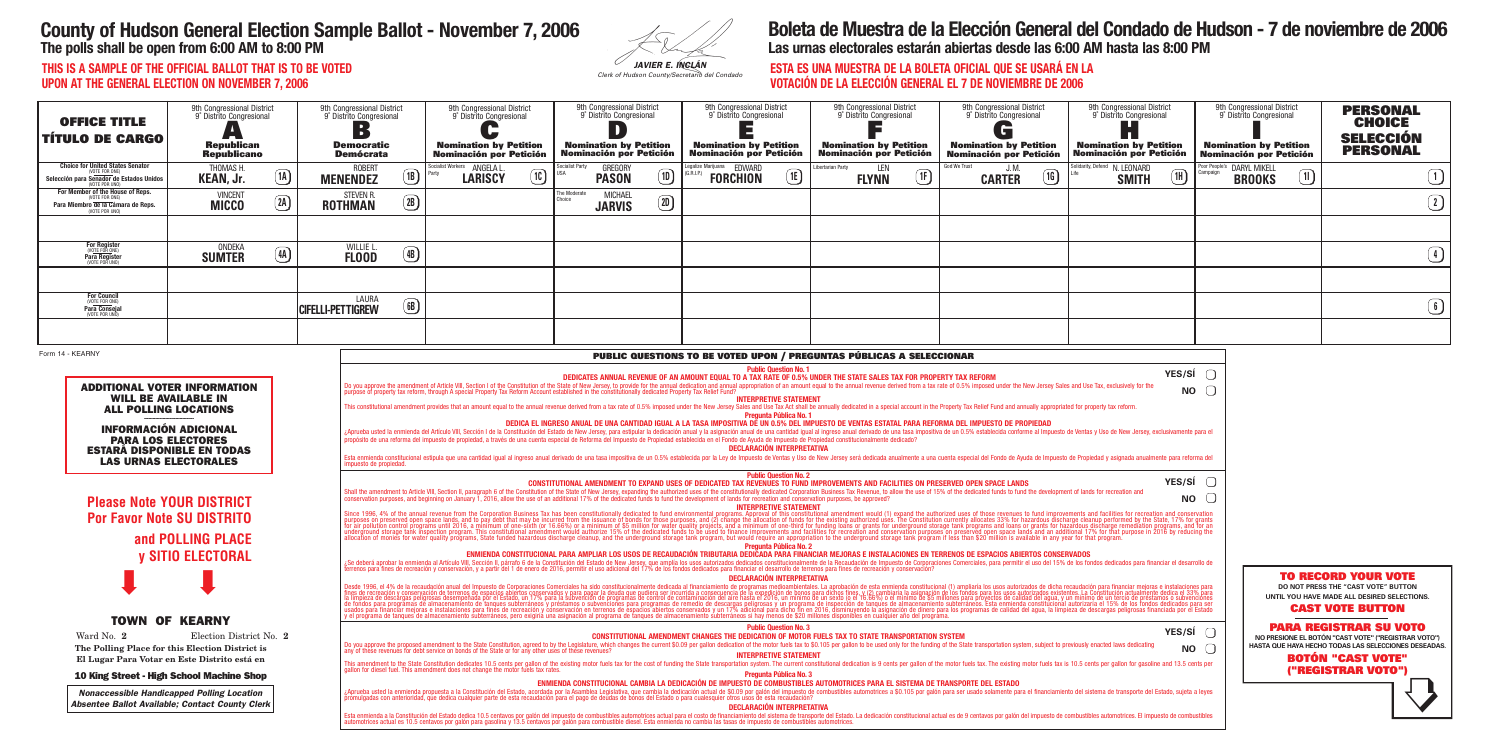| JAVIER E. INCLÁN |
|------------------|

| <b>ESTA ES U</b> |  |
|------------------|--|
| <b>VOTACIÓN</b>  |  |
|                  |  |

# **County of Hudson General Election Sample Ballot - November 7, 2006**

**The polls shall be open from 6:00 AM to 8:00 PM**

## **Boleta de Muestra de la Elección General del Condado de Hudson - 7 de noviembre de 2006 Las urnas electorales estarán abiertas desde las 6:00 AM hasta las 8:00 PM**

**THIS IS A SAMPLE OF THE OFFICIAL BALLOT THAT IS TO BE VOTED UPON AT THE GENERAL ELECTION ON NOVEMBER 7, 2006**

## **ESTA ES UNA MUESTRA DE LA BOLETA OFICIAL QUE SE USARÁ EN LA VOTACIÓN DE LA ELECCIÓN GENERAL EL 7 DE NOVIEMBRE DE 2006**

| <b>OFFICE TITLE</b><br><b>TITULO DE CARGO</b>                                                                                         | 9th Congressional District<br>9° Distrito Congresional<br>1 m i<br><b>Republican</b><br><b>Republicano</b>                                                                                              |                        | 9th Congressional District<br>9° Distrito Congresional<br>$\blacksquare$<br><b>Democratic</b><br><b>Demócrata</b> |                                                                                                                                                                                                                                                                                                                                                                                                                                                                                                                                                                                                                                                                                                                                                                                                                                                                                                                                                                                                                         | 9th Congressional District<br>9° Distrito Congresional<br><b>Nomination by Petition</b><br><b>Nominación por Petición</b> |    | 9th Congressional District<br>9° Distrito Congresional<br><b>Nomination by Petition</b><br><b>Nominación por Petición</b> | 9th Congressional District<br>9° Distrito Congresional<br><b>Nomination by Petition</b><br><b>Nominación por Petición</b>                                                                                                                                                                                                                                                                                                                                                                                                                                                                                                                                                                                                                                                                                                                                                                                                                                                                                                                                                                                                                                                                         | 9th Congressional District<br>9° Distrito Congresional<br><b>Nomination by Petition</b><br><b>Nominación por Petición</b> | 9th Congressional District<br>9° Distrito Congresional<br>$\mathbf{C}$<br><b>Nomination by Petition</b><br>Nominación por Petición | 9th Congressional District<br>9° Distrito Congresional<br>H.<br><b>Nomination by Petition</b><br><b>Nominación por Petición</b> | 9th Congressional District<br>9° Distrito Congresional<br><b>Nomination by Petition</b><br>Nominación por Petición | <b>PERSONAL</b><br><b>CHOICE</b><br><b>SELECCIÓN</b><br><b>PERSONAL</b>                                                                                                                                                                                                                     |
|---------------------------------------------------------------------------------------------------------------------------------------|---------------------------------------------------------------------------------------------------------------------------------------------------------------------------------------------------------|------------------------|-------------------------------------------------------------------------------------------------------------------|-------------------------------------------------------------------------------------------------------------------------------------------------------------------------------------------------------------------------------------------------------------------------------------------------------------------------------------------------------------------------------------------------------------------------------------------------------------------------------------------------------------------------------------------------------------------------------------------------------------------------------------------------------------------------------------------------------------------------------------------------------------------------------------------------------------------------------------------------------------------------------------------------------------------------------------------------------------------------------------------------------------------------|---------------------------------------------------------------------------------------------------------------------------|----|---------------------------------------------------------------------------------------------------------------------------|---------------------------------------------------------------------------------------------------------------------------------------------------------------------------------------------------------------------------------------------------------------------------------------------------------------------------------------------------------------------------------------------------------------------------------------------------------------------------------------------------------------------------------------------------------------------------------------------------------------------------------------------------------------------------------------------------------------------------------------------------------------------------------------------------------------------------------------------------------------------------------------------------------------------------------------------------------------------------------------------------------------------------------------------------------------------------------------------------------------------------------------------------------------------------------------------------|---------------------------------------------------------------------------------------------------------------------------|------------------------------------------------------------------------------------------------------------------------------------|---------------------------------------------------------------------------------------------------------------------------------|--------------------------------------------------------------------------------------------------------------------|---------------------------------------------------------------------------------------------------------------------------------------------------------------------------------------------------------------------------------------------------------------------------------------------|
| <b>Choice for United States Senator</b><br>VOTE FOR ONE)<br>Selección para Senador de Estados Unidos<br>VOTE POR UNO)                 | THOMAS H<br><b>KEAN, Jr.</b>                                                                                                                                                                            | $\Omega$               | <b>ROBERT</b><br><b>MENENDEZ</b>                                                                                  | (1B)                                                                                                                                                                                                                                                                                                                                                                                                                                                                                                                                                                                                                                                                                                                                                                                                                                                                                                                                                                                                                    | Socialist Workers <b>ANGELA L</b><br><b>LARISCY</b>                                                                       | 10 | ocialist Party<br><b>GREGORY</b><br>$\textcircled{\tiny{1D}}$<br><b>PASON</b>                                             | galize Marijuana EDWARD<br>$\mathbf{E}$<br><b>FORCHION</b>                                                                                                                                                                                                                                                                                                                                                                                                                                                                                                                                                                                                                                                                                                                                                                                                                                                                                                                                                                                                                                                                                                                                        | LEN<br>Libertarian Party<br>(1F)<br><b>FLYNN</b>                                                                          | God We Trust<br>J. M.<br>$\boxed{1}$<br><b>CARTER</b>                                                                              | olidarity, Defend N. LEONARD<br>$\boxed{1}$<br><b>SMITH</b>                                                                     | Poor People's DARYL MIKELL<br>$\boxed{1}$<br><b>BROOKS</b>                                                         | $\boxed{1}$                                                                                                                                                                                                                                                                                 |
| For Member of the House of Reps.<br><b>VOTE FOR ONE)</b><br>Para Miembro de la Cámara de Reps.<br>VOTE POR UNO)                       | <b>VINCENT</b><br><b>MICCO</b>                                                                                                                                                                          | $\Omega$               | <b>STEVEN R</b><br><b>ROTHMAN</b>                                                                                 | $\left( 2B\right)$                                                                                                                                                                                                                                                                                                                                                                                                                                                                                                                                                                                                                                                                                                                                                                                                                                                                                                                                                                                                      |                                                                                                                           |    | The Moderate<br><b>MICHAEL</b><br>$\boxed{2D}$<br><b>JARVIS</b>                                                           |                                                                                                                                                                                                                                                                                                                                                                                                                                                                                                                                                                                                                                                                                                                                                                                                                                                                                                                                                                                                                                                                                                                                                                                                   |                                                                                                                           |                                                                                                                                    |                                                                                                                                 |                                                                                                                    | $\bigcirc$                                                                                                                                                                                                                                                                                  |
| For Register<br>(VOTE FOR ONE)<br>Para Register<br>(VOTE POR UNO)                                                                     | ONDEKA                                                                                                                                                                                                  | $\circled{\textsf{A}}$ | WILLIE L                                                                                                          | $\bigcirc$                                                                                                                                                                                                                                                                                                                                                                                                                                                                                                                                                                                                                                                                                                                                                                                                                                                                                                                                                                                                              |                                                                                                                           |    |                                                                                                                           |                                                                                                                                                                                                                                                                                                                                                                                                                                                                                                                                                                                                                                                                                                                                                                                                                                                                                                                                                                                                                                                                                                                                                                                                   |                                                                                                                           |                                                                                                                                    |                                                                                                                                 |                                                                                                                    | $\bigcirc$                                                                                                                                                                                                                                                                                  |
|                                                                                                                                       | <b>SUMTER</b>                                                                                                                                                                                           |                        | <b>FLOOD</b>                                                                                                      |                                                                                                                                                                                                                                                                                                                                                                                                                                                                                                                                                                                                                                                                                                                                                                                                                                                                                                                                                                                                                         |                                                                                                                           |    |                                                                                                                           |                                                                                                                                                                                                                                                                                                                                                                                                                                                                                                                                                                                                                                                                                                                                                                                                                                                                                                                                                                                                                                                                                                                                                                                                   |                                                                                                                           |                                                                                                                                    |                                                                                                                                 |                                                                                                                    |                                                                                                                                                                                                                                                                                             |
| <b>For Council</b><br>(VOTE FOR ONE)<br><b>Para Consejal</b><br>(VOTE POR UNO)                                                        |                                                                                                                                                                                                         |                        | LAURA<br><b>CIFELLI-PETTIGREW</b>                                                                                 | $\bigcirc$                                                                                                                                                                                                                                                                                                                                                                                                                                                                                                                                                                                                                                                                                                                                                                                                                                                                                                                                                                                                              |                                                                                                                           |    |                                                                                                                           |                                                                                                                                                                                                                                                                                                                                                                                                                                                                                                                                                                                                                                                                                                                                                                                                                                                                                                                                                                                                                                                                                                                                                                                                   |                                                                                                                           |                                                                                                                                    |                                                                                                                                 |                                                                                                                    | $\bigcirc$                                                                                                                                                                                                                                                                                  |
|                                                                                                                                       |                                                                                                                                                                                                         |                        |                                                                                                                   |                                                                                                                                                                                                                                                                                                                                                                                                                                                                                                                                                                                                                                                                                                                                                                                                                                                                                                                                                                                                                         |                                                                                                                           |    |                                                                                                                           |                                                                                                                                                                                                                                                                                                                                                                                                                                                                                                                                                                                                                                                                                                                                                                                                                                                                                                                                                                                                                                                                                                                                                                                                   |                                                                                                                           |                                                                                                                                    |                                                                                                                                 |                                                                                                                    |                                                                                                                                                                                                                                                                                             |
| <b>PARA LOS ELECTORES</b>                                                                                                             | <b>ADDITIONAL VOTER INFORMATION</b><br><b>WILL BE AVAILABLE IN</b><br><b>ALL POLLING LOCATIONS</b><br><b>INFORMACIÓN ADICIONAL</b><br><b>ESTARÁ DISPONIBLE EN TODAS</b><br><b>LAS URNAS ELECTORALES</b> |                        | impuesto de propiedad                                                                                             |                                                                                                                                                                                                                                                                                                                                                                                                                                                                                                                                                                                                                                                                                                                                                                                                                                                                                                                                                                                                                         |                                                                                                                           |    |                                                                                                                           | Do you approve the amendment of Article VIII, Section I of the Constitution of the State of New Jersey, to provide for the annual dedication and annual appropriation of an amount equal to the annual revenue derived from a<br><b>INTERPRETIVE STATEMENT</b><br>This constitutional amendment provides that an amount equal to the annual revenue derived from a tax rate of 0.5% imposed under the New Jersey Sales and Use Tax Act shall be annually dedicated in a special account in the P<br><b>Pregunta Pública No. 1</b><br>DEDICA EL INGRESO ANUAL DE UNA CANTIDAD IGUAL A LA TASA IMPOSITIVA DE UN 0.5% DEL IMPUESTO DE VENTAS ESTATAL PARA REFORMA DEL IMPUESTO DE PROPIEDAD<br>¿Aprueba usted la enmienda del Artículo VIII, Sección I de la Constitución del Estado de New Jersey, para estipular la dedicación anual y la asignación anual y le asignación anual de una cantidad igual al ingreso anual der<br><b>DECLARACIÓN INTERPRETATIVA</b><br>Esta enmienda constitucional estipula que una cantidad igual al ingreso anual derivado de una tasa impositiva de un 0.5% establecida por la Ley de Impuesto de Ventas y Uso de New Jersey será dedicada anualmente a una cuent |                                                                                                                           |                                                                                                                                    | <b>NO</b>                                                                                                                       |                                                                                                                    |                                                                                                                                                                                                                                                                                             |
|                                                                                                                                       | <b>Please Note YOUR DISTRICT</b><br><b>Por Favor Note SU DISTRITO</b><br>and POLLING PLACE<br><b>y SITIO ELECTORAL</b>                                                                                  |                        |                                                                                                                   |                                                                                                                                                                                                                                                                                                                                                                                                                                                                                                                                                                                                                                                                                                                                                                                                                                                                                                                                                                                                                         |                                                                                                                           |    |                                                                                                                           | <b>Public Question No. 2</b><br>CONSTITUTIONAL AMENDMENT TO EXPAND USES OF DEDICATED TAX REVENUES TO FUND IMPROVEMENTS AND FACILITIES ON PRESERVED OPEN SPACE LANDS<br>Shall the amendment to Article VIII, Section II, paragraph 6 of the Constitution of the State of New Jersey, expanding the authorized uses of the constitutionally dedicated Corporation Business Tax Revenue, to allow the us<br>conservation purposes, and beginning on January 1, 2016, allow the use of an additional 17% of the dedicated funds to fund the development of lands for recreation and conservation purposes, be approved?<br><b>INTERPRETIVE STATEMENT</b><br>Since 1996, 4% of the annual revenue from the Corporation Business Tax has been constitutionally dedicated to fund environmental programs. Approval of this constitutional amendment would (1) expand the authorized uses of t<br><b>Pregunta Pública No. 2</b><br>ENMIENDA CONSTITUCIONAL PARA AMPLIAR LOS USOS DE RECAUDACIÓN TRIBUTARIA DEDICADA PARA FINANCIAR MEJORAS E INSTALACIONES EN TERRENOS DE ESPACIOS ABIERTOS CONSERVADOS                                                                                                   |                                                                                                                           |                                                                                                                                    | <b>YES/SÍ</b><br><b>NO</b>                                                                                                      |                                                                                                                    |                                                                                                                                                                                                                                                                                             |
| <b>TOWN OF KEARNY</b><br>Ward No. 2<br>The Polling Place for this Election District is                                                | Election District No. 3                                                                                                                                                                                 |                        |                                                                                                                   | ¿Se deberá aprobar la enmienda al Artículo VIII, Sección II, párrafo 6 de la Constitución del Estado de New Jersey, que amplía los usos autorizados dedicados constituciónalmente de la Recaudación de Impuesto de Corporacion<br>DECLARACIÓN INTERPRETATIVA<br>Desde 1996, el 4% de la recaudación anual del Impuesto de Corporaciones Comerciales ha sido constitucionalmente dedicada al financiamiento de programas medioambientales. La aprobación de esta emmienda constitucional (1) a<br><b>Public Question No. 3</b><br>YES/SI $\bigcap$<br><b>CONSTITUTIONAL AMENDMENT CHANGES THE DEDICATION OF MOTOR FUELS TAX TO STATE TRANSPORTATION SYSTEM</b><br>Do you approve the proposed amendment to the State Constitution, agreed to by the Legislature, which changes the current \$0.09 per gallon dedication of the motor fuels tax to \$0.105 per gallon to be used only for the fundi<br><b>NO</b><br>any of these revenues for debt service on bonds of the State or for any other uses of these revenues? |                                                                                                                           |    |                                                                                                                           |                                                                                                                                                                                                                                                                                                                                                                                                                                                                                                                                                                                                                                                                                                                                                                                                                                                                                                                                                                                                                                                                                                                                                                                                   |                                                                                                                           |                                                                                                                                    |                                                                                                                                 |                                                                                                                    | <b>TO RECORD YOUR VOTE</b><br>DO NOT PRESS THE "CAST VOTE" BUTTON<br>UNTIL YOU HAVE MADE ALL DESIRED SELECTIONS.<br><b>CAST VOTE BUTTON</b><br><b>PARA REGISTRAR SU VOTO</b><br>NO PRESIONE EL BOTÓN "CAST VOTE" ("REGISTRAR VOTO")<br>HASTA QUE HAYA HECHO TODAS LAS SELECCIONES DESEADAS. |
| El Lugar Para Votar en Este Distrito está en<br>51 Garfield Avenue - High School<br><b>Nonaccessible Handicapped Polling Location</b> |                                                                                                                                                                                                         |                        |                                                                                                                   |                                                                                                                                                                                                                                                                                                                                                                                                                                                                                                                                                                                                                                                                                                                                                                                                                                                                                                                                                                                                                         |                                                                                                                           |    |                                                                                                                           | <b>INTERPRETIVE STATEMENT</b><br>This amendment to the State Constitution dedicates 10.5 cents per gallon of the existing motor fuels tax for the cost of funding the State transportation system. The current constitutional dedication is 9 cents per gallon<br>Pregunta Pública No. 3<br>ENMIENDA CONSTITUCIONAL CAMBIA LA DEDICACIÓN DE IMPUESTO DE COMBUSTIBLES AUTOMOTRICES PARA EL SISTEMA DE TRANSPORTE DEL ESTADO<br>¿Aprueba usted la enmienda propuesta a la Constitución del Estado, acordada por la Asamblea Legislativa, que cambia la dedicación actual de \$0.09 por galón del impuesto de combustibles automotrices a \$0.105 por galón para                                                                                                                                                                                                                                                                                                                                                                                                                                                                                                                                     |                                                                                                                           |                                                                                                                                    |                                                                                                                                 |                                                                                                                    | <b>BOTÓN "CAST VOTE"</b><br>("REGISTRAR VOTO")                                                                                                                                                                                                                                              |
| <b>Absentee Ballot Available; Contact County Clerk</b>                                                                                |                                                                                                                                                                                                         |                        |                                                                                                                   |                                                                                                                                                                                                                                                                                                                                                                                                                                                                                                                                                                                                                                                                                                                                                                                                                                                                                                                                                                                                                         |                                                                                                                           |    |                                                                                                                           | <b>DECLARACIÓN INTERPRETATIVA</b><br>Esta enmienda a la Constitución del Estado dedica 10.5 centavos por galón del impuesto de combustibles automotrices actual para el costo de financiamiento del sistema de transporte del Estado. La dedicación constitucional                                                                                                                                                                                                                                                                                                                                                                                                                                                                                                                                                                                                                                                                                                                                                                                                                                                                                                                                |                                                                                                                           |                                                                                                                                    |                                                                                                                                 |                                                                                                                    |                                                                                                                                                                                                                                                                                             |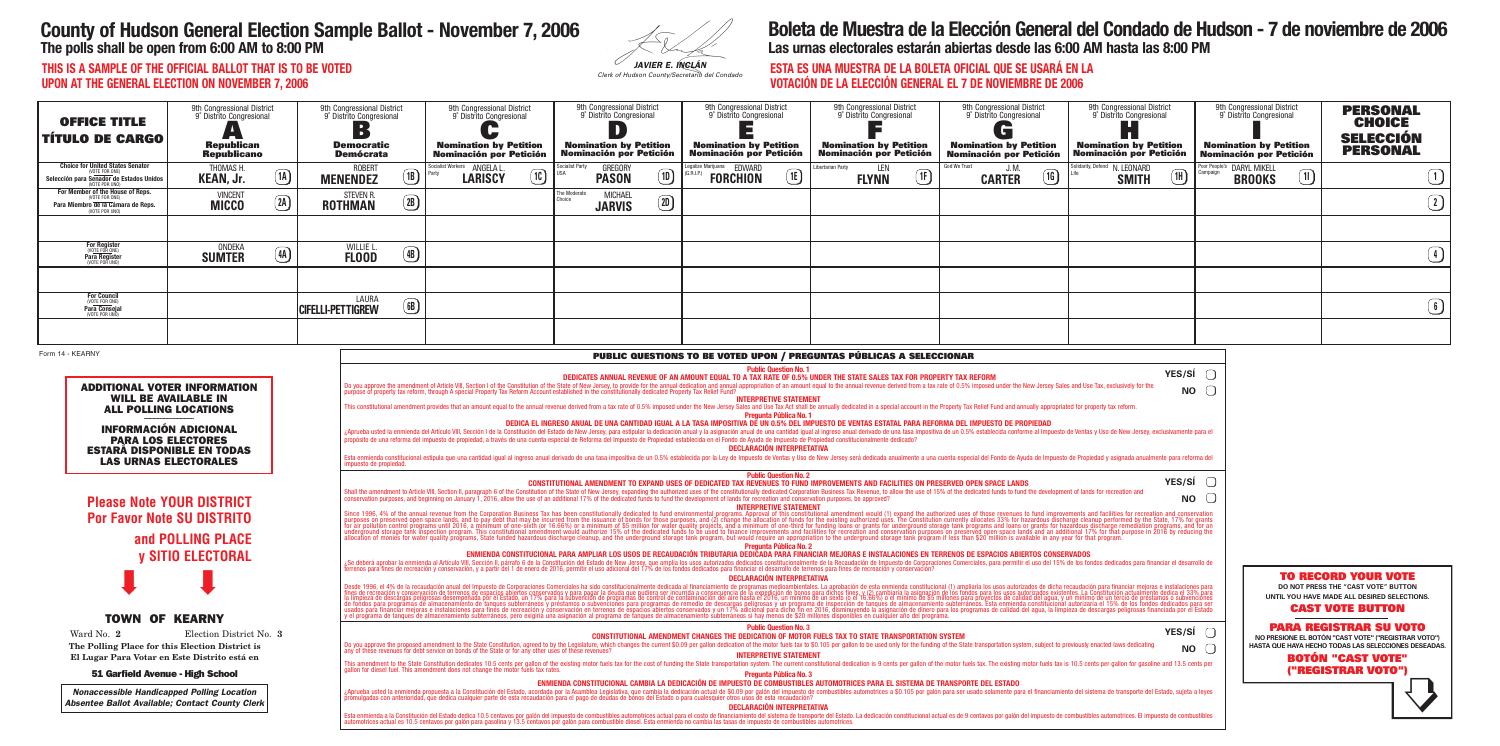| JAVIER E. INCLÁN |
|------------------|

| <b>ESTA ES U</b> |  |
|------------------|--|
| <b>VOTACIÓN</b>  |  |
|                  |  |

# **County of Hudson General Election Sample Ballot - November 7, 2006**

**The polls shall be open from 6:00 AM to 8:00 PM**

## **Boleta de Muestra de la Elección General del Condado de Hudson - 7 de noviembre de 2006 Las urnas electorales estarán abiertas desde las 6:00 AM hasta las 8:00 PM**

**THIS IS A SAMPLE OF THE OFFICIAL BALLOT THAT IS TO BE VOTED UPON AT THE GENERAL ELECTION ON NOVEMBER 7, 2006**

## **ESTA ES UNA MUESTRA DE LA BOLETA OFICIAL QUE SE USARÁ EN LA VOTACIÓN DE LA ELECCIÓN GENERAL EL 7 DE NOVIEMBRE DE 2006**

| <b>OFFICE TITLE</b><br><b>TÍTULO DE CARGO</b>                                                                                                                                                                                        | 9th Congressional District<br>9° Distrito Congresional<br>Republican<br>Republicano |                             | 9th Congressional District<br>9° Distrito Congresional<br>$\blacksquare$<br><b>Democratic</b><br><b>Demócrata</b> |                                      | 9th Congressional District<br>9° Distrito Congresional<br><b>Nomination by Petition</b><br><b>Nominación por Petición</b> |                | 9th Congressional District<br>9° Distrito Congresional<br><b>Nomination by Petition</b><br><b>Nominación por Petición</b> | 9th Congressional District<br>9° Distrito Congresional<br><b>Nomination by Petition</b><br><b>Nominación por Petición</b>                                                                                                                                                                                                                                                                                                                                                                                                                                                                                                                                                                                                                                                                                                                                                                                                                                                                                                                                                                                                                                                                                                                                                                                                         | 9th Congressional District<br>9° Distrito Congresional<br><b>Nomination by Petition</b><br><b>Nominación por Petición</b> | 9th Congressional District<br>9° Distrito Congresional<br>$\overline{\mathbf{G}}$<br><b>Nomination by Petition</b><br>Nominación por Petición | 9th Congressional District<br>9° Distrito Congresional<br><b>Nomination by Petition</b><br><b>Nominación por Petición</b> | 9th Congressional District<br>9° Distrito Congresional<br><b>Nomination by Petition</b><br>Nominación por Petición | <b>PERSONAL</b><br><b>CHOICE</b><br><b>SELECCIÓN</b><br><b>PERSONAL</b>                                                                                                                                                             |
|--------------------------------------------------------------------------------------------------------------------------------------------------------------------------------------------------------------------------------------|-------------------------------------------------------------------------------------|-----------------------------|-------------------------------------------------------------------------------------------------------------------|--------------------------------------|---------------------------------------------------------------------------------------------------------------------------|----------------|---------------------------------------------------------------------------------------------------------------------------|-----------------------------------------------------------------------------------------------------------------------------------------------------------------------------------------------------------------------------------------------------------------------------------------------------------------------------------------------------------------------------------------------------------------------------------------------------------------------------------------------------------------------------------------------------------------------------------------------------------------------------------------------------------------------------------------------------------------------------------------------------------------------------------------------------------------------------------------------------------------------------------------------------------------------------------------------------------------------------------------------------------------------------------------------------------------------------------------------------------------------------------------------------------------------------------------------------------------------------------------------------------------------------------------------------------------------------------|---------------------------------------------------------------------------------------------------------------------------|-----------------------------------------------------------------------------------------------------------------------------------------------|---------------------------------------------------------------------------------------------------------------------------|--------------------------------------------------------------------------------------------------------------------|-------------------------------------------------------------------------------------------------------------------------------------------------------------------------------------------------------------------------------------|
| <b>Choice for United States Senator</b><br>Selección para Senador de Estados Unidos<br>(OTE POR UNO)                                                                                                                                 | THOMAS H.<br><b>KEAN, Jr.</b>                                                       | $\boxed{1}$                 | <b>ROBERT</b><br><b>MENENDEZ</b>                                                                                  | $\sqrt{18}$                          | Socialist Workers <b>ANGELA L</b><br>$\circledR$<br><b>LARISCY</b>                                                        | ocialist Party | <b>GREGORY</b><br>$\boxed{1}$<br><b>PASON</b>                                                                             | egalize Marijuana  EDWARD<br>$\underline{\mathsf{1E}}$<br><b>FORCHION</b>                                                                                                                                                                                                                                                                                                                                                                                                                                                                                                                                                                                                                                                                                                                                                                                                                                                                                                                                                                                                                                                                                                                                                                                                                                                         | Libertarian Partv<br>LEN<br>(1)<br><b>FLYNN</b>                                                                           | God We Trust<br>J.M.<br>$\boxed{16}$<br><b>CARTER</b>                                                                                         | Solidarity, Defend N. LEONARD<br>$\circled{\scriptstyle 1}$<br><b>SMITH</b>                                               | oor People's DARYL MIKELL<br>$\boxed{1}$<br><b>BROOKS</b>                                                          | $\bigcirc$                                                                                                                                                                                                                          |
| For Member of the House of Reps.<br>VOTE FOR ONE)<br>Para Miembro de la Cámara de Reps.<br><b>NOTE POR UNO</b>                                                                                                                       | <b>VINCENT</b><br><b>MICCO</b>                                                      | $\left( 2\mathbf{A}\right)$ | STEVEN R.<br><b>ROTHMAN</b>                                                                                       | $\left( 2B\right)$                   |                                                                                                                           | าe Moderate    | <b>MICHAEL</b><br>$\boxed{2D}$<br><b>JARVIS</b>                                                                           |                                                                                                                                                                                                                                                                                                                                                                                                                                                                                                                                                                                                                                                                                                                                                                                                                                                                                                                                                                                                                                                                                                                                                                                                                                                                                                                                   |                                                                                                                           |                                                                                                                                               |                                                                                                                           |                                                                                                                    | $\bigcirc$                                                                                                                                                                                                                          |
|                                                                                                                                                                                                                                      |                                                                                     |                             |                                                                                                                   |                                      |                                                                                                                           |                |                                                                                                                           |                                                                                                                                                                                                                                                                                                                                                                                                                                                                                                                                                                                                                                                                                                                                                                                                                                                                                                                                                                                                                                                                                                                                                                                                                                                                                                                                   |                                                                                                                           |                                                                                                                                               |                                                                                                                           |                                                                                                                    |                                                                                                                                                                                                                                     |
| For Register<br>(VOTE FOR ONE)<br>Para Register<br>(VOTE POR UNO)                                                                                                                                                                    | ONDEKA<br><b>SUMTER</b>                                                             | $\boxed{4A}$                | WILLIE L<br><b>FLOOD</b>                                                                                          | $\circled{4B}$                       |                                                                                                                           |                |                                                                                                                           |                                                                                                                                                                                                                                                                                                                                                                                                                                                                                                                                                                                                                                                                                                                                                                                                                                                                                                                                                                                                                                                                                                                                                                                                                                                                                                                                   |                                                                                                                           |                                                                                                                                               |                                                                                                                           |                                                                                                                    | $\bigcirc$                                                                                                                                                                                                                          |
|                                                                                                                                                                                                                                      |                                                                                     |                             |                                                                                                                   |                                      |                                                                                                                           |                |                                                                                                                           |                                                                                                                                                                                                                                                                                                                                                                                                                                                                                                                                                                                                                                                                                                                                                                                                                                                                                                                                                                                                                                                                                                                                                                                                                                                                                                                                   |                                                                                                                           |                                                                                                                                               |                                                                                                                           |                                                                                                                    |                                                                                                                                                                                                                                     |
| <b>For Council</b><br>(VOTE FOR ONE)<br><b>Para Consejal</b><br>(VOTE POR UNO)                                                                                                                                                       |                                                                                     |                             | LAURA<br><b>CIFELLI-PETTIGREW</b>                                                                                 | $\circled{\scriptstyle \mathrm{BB}}$ |                                                                                                                           |                |                                                                                                                           |                                                                                                                                                                                                                                                                                                                                                                                                                                                                                                                                                                                                                                                                                                                                                                                                                                                                                                                                                                                                                                                                                                                                                                                                                                                                                                                                   |                                                                                                                           |                                                                                                                                               |                                                                                                                           |                                                                                                                    | $\bigcirc$                                                                                                                                                                                                                          |
|                                                                                                                                                                                                                                      |                                                                                     |                             |                                                                                                                   |                                      |                                                                                                                           |                |                                                                                                                           |                                                                                                                                                                                                                                                                                                                                                                                                                                                                                                                                                                                                                                                                                                                                                                                                                                                                                                                                                                                                                                                                                                                                                                                                                                                                                                                                   |                                                                                                                           |                                                                                                                                               |                                                                                                                           |                                                                                                                    |                                                                                                                                                                                                                                     |
| Form 14 - KEARNY                                                                                                                                                                                                                     |                                                                                     |                             |                                                                                                                   |                                      |                                                                                                                           |                |                                                                                                                           | PUBLIC QUESTIONS TO BE VOTED UPON / PREGUNTAS PÚBLICAS A SELECCIONAR<br><b>Public Question No. 1</b>                                                                                                                                                                                                                                                                                                                                                                                                                                                                                                                                                                                                                                                                                                                                                                                                                                                                                                                                                                                                                                                                                                                                                                                                                              |                                                                                                                           |                                                                                                                                               | YES/SÍ                                                                                                                    |                                                                                                                    |                                                                                                                                                                                                                                     |
| <b>ADDITIONAL VOTER INFORMATION</b><br><b>WILL BE AVAILABLE IN</b><br><b>ALL POLLING LOCATIONS</b><br><b>INFORMACIÓN ADICIONAL</b><br><b>PARA LOS ELECTORES</b><br><b>ESTARÁ DISPONIBLE EN TODAS</b><br><b>LAS URNAS ELECTORALES</b> |                                                                                     |                             | impuesto de propiedad.                                                                                            |                                      |                                                                                                                           |                |                                                                                                                           | Do you approve the amendment of Article VIII, Section I of the Constitution of the State of New Jersey, to provide for the annual dedication and annual appropriation of an amount equal to the annual revenue derived from a<br><b>INTERPRETIVE STATEMENT</b><br>This constitutional amendment provides that an amount equal to the annual revenue derived from a tax rate of 0.5% imposed under the New Jersey Sales and Use Tax Act shall be annually dedicated in a special account in the P<br><b>Pregunta Pública No. 1</b><br>DEDICA EL INGRESO ANUAL DE UNA CANTIDAD IGUAL A LA TASA IMPOSITIVA DE UN 0.5% DEL IMPUESTO DE VENTAS ESTATAL PARA REFORMA DEL IMPUESTO DE PROPIEDAD<br>¿Aprueba usted la enmienda del Artículo VIII, Sección I de la Constitución del Estado de New Jersey, para estipular la dedicación anual y la asignación anual y le asignación anual de una cantidad igual al ingreso anual der<br><b>DECLARACIÓN INTERPRETATIVA</b><br>Esta enmienda constitucional estipula que una cantidad igual al ingreso anual derivado de una tasa impositiva de un 0.5% establecida por la Ley de Impuesto de Ventas y Uso de New Jersey será dedicada anualmente a una cuent                                                                                                                                 |                                                                                                                           |                                                                                                                                               | <b>NO</b>                                                                                                                 |                                                                                                                    |                                                                                                                                                                                                                                     |
| <b>Please Note YOUR DISTRICT</b><br><b>Por Favor Note SU DISTRITO</b>                                                                                                                                                                | and POLLING PLACE<br><b>y SITIO ELECTORAL</b>                                       |                             |                                                                                                                   |                                      |                                                                                                                           |                |                                                                                                                           | <b>Public Question No. 2</b><br>CONSTITUTIONAL AMENDMENT TO EXPAND USES OF DEDICATED TAX REVENUES TO FUND IMPROVEMENTS AND FACILITIES ON PRESERVED OPEN SPACE LANDS<br>Shall the amendment to Article VIII, Section II, paragraph 6 of the Constitution of the State of New Jersey, expanding the authorized uses of the constitutionally dedicated Corporation Business Tax Revenue, to allow the us<br>conservation purposes, and beginning on January 1, 2016, allow the use of an additional 17% of the dedicated funds to fund the development of lands for recreation and conservation purposes, be approved?<br><b>INTERPRETIVE STATEMENT</b><br>Since 1996, 4% of the annual revenue from the Corporation Business Tax has been constitutionally dedicated to fund environmental programs. Approval of this constitutional amendment would (1) expand the authorized uses of t<br><b>Pregunta Pública No. 2</b><br>ENMIENDA CONSTITUCIONAL PARA AMPLIAR LOS USOS DE RECAUDACIÓN TRIBUTARIA DEDIČADA PARA FINANCIAR MEJORAS E INSTALACIONES EN TERRENOS DE ESPACIOS ABIERTOS CONSERVADOS<br>¿Se deberá aprobar la enmienda al Artículo VIII, Sección II, párrafo 6 de la Constitución del Estado de New Jersey, que amplía los usos autorizados dedicados constitucionalmente de la Recaudación de Impuesto de Corporacion |                                                                                                                           |                                                                                                                                               | <b>YES/SÍ</b><br><b>NO</b>                                                                                                |                                                                                                                    |                                                                                                                                                                                                                                     |
| <b>TOWN OF KEARNY</b><br>Ward No. 2<br>The Polling Place for this Election District is                                                                                                                                               | Election District No. 4                                                             |                             |                                                                                                                   |                                      |                                                                                                                           |                |                                                                                                                           | DECLARACIÓN INTERPRETATIVA<br>Desde 1996, el 4% de la recaudación anual del Impuesto de Corporaciones Comerciales ha sido constitucionalmente dedicada al financiamiento de programas medioambientales. La aprobación de esta enmienda constitucional (1) am<br><b>Public Question No. 3</b><br><b>CONSTITUTIONAL AMENDMENT CHANGES THE DEDICATION OF MOTOR FUELS TAX TO STATE TRANSPORTATION SYSTEM</b>                                                                                                                                                                                                                                                                                                                                                                                                                                                                                                                                                                                                                                                                                                                                                                                                                                                                                                                          |                                                                                                                           |                                                                                                                                               | <b>YES/SÍ</b>                                                                                                             |                                                                                                                    | <b>TO RECORD YOUR VOTE</b><br>DO NOT PRESS THE "CAST VOTE" BUTTON<br>UNTIL YOU HAVE MADE ALL DESIRED SELECTIONS.<br><b>CAST VOTE BUTTON</b><br><b>PARA REGISTRAR SU VOTO</b><br>NO PRESIONE EL BOTÓN "CAST VOTE" ("REGISTRAR VOTO") |
| El Lugar Para Votar en Este Distrito está en<br><b>Hoyt &amp; Chestnut Streets</b><br><b>MT. CARMEL GUILD H.S.</b>                                                                                                                   |                                                                                     |                             |                                                                                                                   |                                      | any of these revenues for debt service on bonds of the State or for any other uses of these revenues?                     |                |                                                                                                                           | Do you approve the proposed amendment to the State Constitution, agreed to by the Legislature, which changes the current \$0.09 per gallon dedication of the motor fuels tax to \$0.105 per gallon to be used only for the fundi<br><b>INTERPRETIVE STATEMENT</b><br>This amendment to the State Constitution dedicates 10.5 cents per gallon of the existing motor fuels tax for the cost of funding the State transportation system. The current constitutional dedication is 9 cents per gallon<br><b>Pregunta Pública No. 3</b><br>ENMIENDA CONSTITUCIONAL CAMBIA LA DEDICACIÓN DE IMPUESTO DE COMBUSTIBLES AUTOMOTRICES PARA EL SISTEMA DE TRANSPORTE DEL ESTADO                                                                                                                                                                                                                                                                                                                                                                                                                                                                                                                                                                                                                                                             |                                                                                                                           |                                                                                                                                               | <b>NO</b>                                                                                                                 |                                                                                                                    | HASTA QUE HAYA HECHO TODAS LAS SELECCIONES DESEADAS.<br><b>BOTÓN "CAST VOTE"</b><br>("REGISTRAR VOTO")                                                                                                                              |
| <b>Nonaccessible Handicapped Polling Location</b><br>Absentee Ballot Available; Contact County Clerk                                                                                                                                 |                                                                                     |                             |                                                                                                                   |                                      |                                                                                                                           |                |                                                                                                                           | ¿Aprueba usted la enmienda propuesta a la Constitución del Estado, acordada por la Asamblea Legislativa, que cambia la dedicación actual de \$0.09 por galón del impuesto de combustibles automotrices a \$0.105 por galón para<br><b>DECLARACIÓN INTERPRETATIVA</b><br>Esta enmienda a la Constitución del Estado dedica 10.5 centavos por galón del impuesto de combustibles automotrices actual para el costo de financiamiento del sistema de transporte del Estado. La dedicación constitucional                                                                                                                                                                                                                                                                                                                                                                                                                                                                                                                                                                                                                                                                                                                                                                                                                             |                                                                                                                           |                                                                                                                                               |                                                                                                                           |                                                                                                                    |                                                                                                                                                                                                                                     |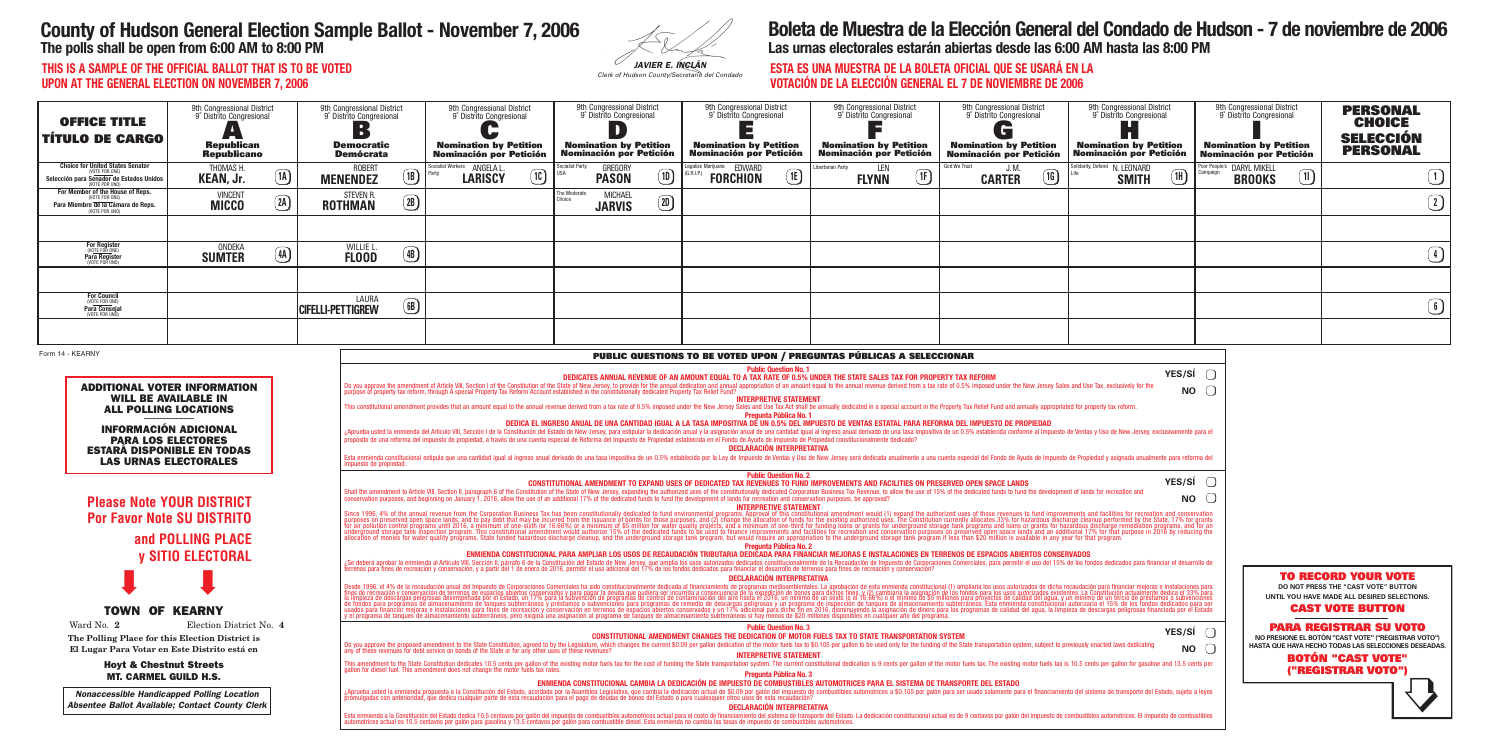| IN6 |                                               |
|-----|-----------------------------------------------|
|     | JAVIER E. INGLÁN                              |
|     | Clerk of Hudson County/Secretario del Condado |

| виа во ш<br><b>VOTACIÓN</b> |  |
|-----------------------------|--|
| innal District              |  |

# **County of Hudson General Election Sample Ballot - November 7, 2006**

**The polls shall be open from 6:00 AM to 8:00 PM**

## **ESTA ES UNA MUESTRA DE LA BOLETA OFICIAL QUE SE USARÁ EN LA I DE LA ELECCIÓN GENERAL EL 7 DE NOVIEMBRE DE 2006**

## **Boleta de Muestra de la Elección General del Condado de Hudson - 7 de noviembre de 2006 Las urnas electorales estarán abiertas desde las 6:00 AM hasta las 8:00 PM**

**THIS IS A SAMPLE OF THE OFFICIAL BALLOT THAT IS TO BE VOTED UPON AT THE GENERAL ELECTION ON NOVEMBER 7, 2006**

| <b>OFFICE TITLE</b><br><b>TITULO DE CARGO</b>                                                                                                                                                                                                                                                                                                                  | 9th Congressional District<br>9° Distrito Congresional<br>7 m i<br><b>Republican</b><br><b>Republicano</b> |                    | 9th Congressional District<br>9° Distrito Congresional<br>$\blacksquare$<br><b>Democratic</b><br><b>Demócrata</b> |                                                                                                                                                                                                                                                                                                                                                                                                                                                                                                                                                                                                                                                                                                                                                                                                                                                                                                                                                                                                                                                                                                                                                                                                                                                                                                                                                                                                                                                                                                                                                                                                                                                                                                                                                                                                                                                                                                                                                                                                                                                                                                                                                                                                                                                                                                                                                                                                                                                                                                                                                                                                                                                                                                                                                           | 9th Congressional District<br>9° Distrito Congresional<br><b>Nomination by Petition</b><br><b>Nominación por Petición</b> | 9th Congressional District<br>9° Distrito Congresional<br><b>Nomination by Petition</b><br><b>Nominación por Petición</b> |                                                                                                                                                                                                                                                                                                                                                                                                                                                                                                                                                                                                                                                                                                                                                                                                                                                                                                                                                                                                                                                                                                                                                                                                                                                                                                                                                                                                                                                                                                                                                                                     | 9th Congressional District<br>9° Distrito Congresional<br><b>Nomination by Petition</b><br><b>Nominación por Petición</b> | 9th Congressional District<br>9° Distrito Congresional<br><b>Nomination by Petition</b><br><b>Nominación por Petición</b> | 9th Congressional District<br>9° Distrito Congresional<br>G<br><b>Nomination by Petition</b><br><b>Nominación por Petición</b> | 9th Congressional District<br>9° Distrito Congresional<br><b>I</b><br><b>Nomination by Petition</b><br><b>Nominación por Petición</b> | 9th Congressional District<br>9° Distrito Congresional<br><b>Nomination by Petition</b><br>Nominación por Petición                                                                                                                                                                                                                            | <b>PERSONAL</b><br><b>CHOICE</b><br><b>SELECCIÓN</b><br><b>PERSONAL</b> |
|----------------------------------------------------------------------------------------------------------------------------------------------------------------------------------------------------------------------------------------------------------------------------------------------------------------------------------------------------------------|------------------------------------------------------------------------------------------------------------|--------------------|-------------------------------------------------------------------------------------------------------------------|-----------------------------------------------------------------------------------------------------------------------------------------------------------------------------------------------------------------------------------------------------------------------------------------------------------------------------------------------------------------------------------------------------------------------------------------------------------------------------------------------------------------------------------------------------------------------------------------------------------------------------------------------------------------------------------------------------------------------------------------------------------------------------------------------------------------------------------------------------------------------------------------------------------------------------------------------------------------------------------------------------------------------------------------------------------------------------------------------------------------------------------------------------------------------------------------------------------------------------------------------------------------------------------------------------------------------------------------------------------------------------------------------------------------------------------------------------------------------------------------------------------------------------------------------------------------------------------------------------------------------------------------------------------------------------------------------------------------------------------------------------------------------------------------------------------------------------------------------------------------------------------------------------------------------------------------------------------------------------------------------------------------------------------------------------------------------------------------------------------------------------------------------------------------------------------------------------------------------------------------------------------------------------------------------------------------------------------------------------------------------------------------------------------------------------------------------------------------------------------------------------------------------------------------------------------------------------------------------------------------------------------------------------------------------------------------------------------------------------------------------------------|---------------------------------------------------------------------------------------------------------------------------|---------------------------------------------------------------------------------------------------------------------------|-------------------------------------------------------------------------------------------------------------------------------------------------------------------------------------------------------------------------------------------------------------------------------------------------------------------------------------------------------------------------------------------------------------------------------------------------------------------------------------------------------------------------------------------------------------------------------------------------------------------------------------------------------------------------------------------------------------------------------------------------------------------------------------------------------------------------------------------------------------------------------------------------------------------------------------------------------------------------------------------------------------------------------------------------------------------------------------------------------------------------------------------------------------------------------------------------------------------------------------------------------------------------------------------------------------------------------------------------------------------------------------------------------------------------------------------------------------------------------------------------------------------------------------------------------------------------------------|---------------------------------------------------------------------------------------------------------------------------|---------------------------------------------------------------------------------------------------------------------------|--------------------------------------------------------------------------------------------------------------------------------|---------------------------------------------------------------------------------------------------------------------------------------|-----------------------------------------------------------------------------------------------------------------------------------------------------------------------------------------------------------------------------------------------------------------------------------------------------------------------------------------------|-------------------------------------------------------------------------|
| <b>Choice for United States Senator</b><br><b>NOTE FOR ONE)</b><br>Selección para Senador de Estados Unidos<br>(VOTE POR UNO)                                                                                                                                                                                                                                  | THOMAS H<br><b>KEAN, Jr.</b>                                                                               | $\boxed{1}$        | <b>ROBERT</b><br><b>MENENDEZ</b>                                                                                  | (B)                                                                                                                                                                                                                                                                                                                                                                                                                                                                                                                                                                                                                                                                                                                                                                                                                                                                                                                                                                                                                                                                                                                                                                                                                                                                                                                                                                                                                                                                                                                                                                                                                                                                                                                                                                                                                                                                                                                                                                                                                                                                                                                                                                                                                                                                                                                                                                                                                                                                                                                                                                                                                                                                                                                                                       | Socialist Workers <b>ANGELA L</b><br>$\underline{\mathsf{IC}}$<br><b>LARISCY</b>                                          | ocialist Party                                                                                                            | GREGORY<br>$\boxed{1}$<br><b>PASON</b>                                                                                                                                                                                                                                                                                                                                                                                                                                                                                                                                                                                                                                                                                                                                                                                                                                                                                                                                                                                                                                                                                                                                                                                                                                                                                                                                                                                                                                                                                                                                              | egalize Marijuana EDWARD<br>E<br><b>FORCHION</b>                                                                          | ibertarian Party.<br>LEN<br><b>FLYNN</b>                                                                                  | God We Trust<br>J. M.<br>$\boxed{1}$<br><b>CARTER</b>                                                                          | olidarity, Defend N. LEONARD<br>$\boxed{1}$<br><b>SMITH</b>                                                                           | Poor People's DARYL MIKELL<br>$\boxed{1}$<br><b>BROOKS</b>                                                                                                                                                                                                                                                                                    | $\boxed{1}$                                                             |
| For Member of the House of Reps.<br>VOTE FOR ONE)<br>Para Miembro de la Cámara de Reps.<br><b>NOTE POR UNO</b>                                                                                                                                                                                                                                                 | <b>VINCENT</b><br><b>MICCO</b>                                                                             | $\left( 2A\right)$ | <b>STEVEN R</b><br><b>ROTHMAN</b>                                                                                 | $\left( 2B\right)$                                                                                                                                                                                                                                                                                                                                                                                                                                                                                                                                                                                                                                                                                                                                                                                                                                                                                                                                                                                                                                                                                                                                                                                                                                                                                                                                                                                                                                                                                                                                                                                                                                                                                                                                                                                                                                                                                                                                                                                                                                                                                                                                                                                                                                                                                                                                                                                                                                                                                                                                                                                                                                                                                                                                        |                                                                                                                           | The Moderate                                                                                                              | <b>MICHAEL</b><br>$\boxed{2D}$<br><b>JARVIS</b>                                                                                                                                                                                                                                                                                                                                                                                                                                                                                                                                                                                                                                                                                                                                                                                                                                                                                                                                                                                                                                                                                                                                                                                                                                                                                                                                                                                                                                                                                                                                     |                                                                                                                           |                                                                                                                           |                                                                                                                                |                                                                                                                                       |                                                                                                                                                                                                                                                                                                                                               | $\bigcirc$                                                              |
|                                                                                                                                                                                                                                                                                                                                                                |                                                                                                            |                    |                                                                                                                   |                                                                                                                                                                                                                                                                                                                                                                                                                                                                                                                                                                                                                                                                                                                                                                                                                                                                                                                                                                                                                                                                                                                                                                                                                                                                                                                                                                                                                                                                                                                                                                                                                                                                                                                                                                                                                                                                                                                                                                                                                                                                                                                                                                                                                                                                                                                                                                                                                                                                                                                                                                                                                                                                                                                                                           |                                                                                                                           |                                                                                                                           |                                                                                                                                                                                                                                                                                                                                                                                                                                                                                                                                                                                                                                                                                                                                                                                                                                                                                                                                                                                                                                                                                                                                                                                                                                                                                                                                                                                                                                                                                                                                                                                     |                                                                                                                           |                                                                                                                           |                                                                                                                                |                                                                                                                                       |                                                                                                                                                                                                                                                                                                                                               |                                                                         |
| For Register<br>(VOTE FOR ONE)<br>Para Register<br>(VOTE POR UNO)                                                                                                                                                                                                                                                                                              | ONDEKA<br><b>SUMTER</b>                                                                                    | $\bigcirc$         | WILLIE I<br><b>FLOOD</b>                                                                                          | $\left( \frac{4}{3} \right)$                                                                                                                                                                                                                                                                                                                                                                                                                                                                                                                                                                                                                                                                                                                                                                                                                                                                                                                                                                                                                                                                                                                                                                                                                                                                                                                                                                                                                                                                                                                                                                                                                                                                                                                                                                                                                                                                                                                                                                                                                                                                                                                                                                                                                                                                                                                                                                                                                                                                                                                                                                                                                                                                                                                              |                                                                                                                           |                                                                                                                           |                                                                                                                                                                                                                                                                                                                                                                                                                                                                                                                                                                                                                                                                                                                                                                                                                                                                                                                                                                                                                                                                                                                                                                                                                                                                                                                                                                                                                                                                                                                                                                                     |                                                                                                                           |                                                                                                                           |                                                                                                                                |                                                                                                                                       |                                                                                                                                                                                                                                                                                                                                               | $\bigcirc$                                                              |
|                                                                                                                                                                                                                                                                                                                                                                |                                                                                                            |                    |                                                                                                                   |                                                                                                                                                                                                                                                                                                                                                                                                                                                                                                                                                                                                                                                                                                                                                                                                                                                                                                                                                                                                                                                                                                                                                                                                                                                                                                                                                                                                                                                                                                                                                                                                                                                                                                                                                                                                                                                                                                                                                                                                                                                                                                                                                                                                                                                                                                                                                                                                                                                                                                                                                                                                                                                                                                                                                           |                                                                                                                           |                                                                                                                           |                                                                                                                                                                                                                                                                                                                                                                                                                                                                                                                                                                                                                                                                                                                                                                                                                                                                                                                                                                                                                                                                                                                                                                                                                                                                                                                                                                                                                                                                                                                                                                                     |                                                                                                                           |                                                                                                                           |                                                                                                                                |                                                                                                                                       |                                                                                                                                                                                                                                                                                                                                               |                                                                         |
| <b>For Council</b><br>(VOTE FOR ONE)<br><b>Para Consejal</b><br>(VOTE POR UNO)                                                                                                                                                                                                                                                                                 |                                                                                                            |                    | LAURA<br><b>CIFELLI-PETTIGREW</b>                                                                                 | $\circled{\scriptstyle \bf B}$                                                                                                                                                                                                                                                                                                                                                                                                                                                                                                                                                                                                                                                                                                                                                                                                                                                                                                                                                                                                                                                                                                                                                                                                                                                                                                                                                                                                                                                                                                                                                                                                                                                                                                                                                                                                                                                                                                                                                                                                                                                                                                                                                                                                                                                                                                                                                                                                                                                                                                                                                                                                                                                                                                                            |                                                                                                                           |                                                                                                                           |                                                                                                                                                                                                                                                                                                                                                                                                                                                                                                                                                                                                                                                                                                                                                                                                                                                                                                                                                                                                                                                                                                                                                                                                                                                                                                                                                                                                                                                                                                                                                                                     |                                                                                                                           |                                                                                                                           |                                                                                                                                |                                                                                                                                       |                                                                                                                                                                                                                                                                                                                                               | $\bigcirc$                                                              |
|                                                                                                                                                                                                                                                                                                                                                                |                                                                                                            |                    |                                                                                                                   |                                                                                                                                                                                                                                                                                                                                                                                                                                                                                                                                                                                                                                                                                                                                                                                                                                                                                                                                                                                                                                                                                                                                                                                                                                                                                                                                                                                                                                                                                                                                                                                                                                                                                                                                                                                                                                                                                                                                                                                                                                                                                                                                                                                                                                                                                                                                                                                                                                                                                                                                                                                                                                                                                                                                                           |                                                                                                                           |                                                                                                                           |                                                                                                                                                                                                                                                                                                                                                                                                                                                                                                                                                                                                                                                                                                                                                                                                                                                                                                                                                                                                                                                                                                                                                                                                                                                                                                                                                                                                                                                                                                                                                                                     |                                                                                                                           |                                                                                                                           |                                                                                                                                |                                                                                                                                       |                                                                                                                                                                                                                                                                                                                                               |                                                                         |
| <b>ADDITIONAL VOTER INFORMATION</b><br><b>WILL BE AVAILABLE IN</b><br><b>ALL POLLING LOCATIONS</b><br><b>INFORMACIÓN ADICIONAL</b><br><b>PARA LOS ELECTORES</b><br><b>ESTARÁ DISPONIBLE EN TODAS</b><br><b>LAS URNAS ELECTORALES</b><br><b>Please Note YOUR DISTRICT</b><br><b>Por Favor Note SU DISTRITO</b><br>and POLLING PLACE<br><b>y SITIO ELECTORAL</b> |                                                                                                            |                    |                                                                                                                   | YES/SÍ $\bigcap$<br>DEDICATES ANNUAL REVENUE OF AN AMOUNT EQUAL TO A TAX RATE OF 0.5% UNDER THE STATE SALES TAX FOR PROPERTY TAX REFORM<br>Do you approve the amendment of Article VIII, Section I of the Constitution of the State of New Jersey, to provide for the annual dedication and annual appropriation of an amount equal to the annual revenue derived from a<br><b>NO</b><br><b>INTERPRETIVE STATEMENT</b><br>This constitutional amendment provides that an amount equal to the annual revenue derived from a tax rate of 0.5% imposed under the New Jersey Sales and Use Tax Act shall be annually dedicated in a special account in the P<br>Pregunta Pública No. 1<br>DEDICA EL INGRESO ANUAL DE UNA CANTIDAD IGUAL A LA TASA IMPOSITIVA DE UN 0.5% DEL IMPUESTO DE VENTAS ESTATAL PARA REFORMA DEL IMPUESTO DE PROPIEDAD<br>¿Aprueba usted la enmienda del Artículo VIII, Sección I de la Constitución del Estado de New Jersey, para estipular la dedicación anual y la asignación anual y le asignación anual de una cantidad igual al ingreso anual der<br><b>DECLARACIÓN INTERPRETATIVA</b><br>Esta enmienda constitucional estipula que una cantidad igual al ingreso anual derivado de una tasa impositiva de un 0.5% establecida por la Ley de Impuesto de Ventas y Uso de New Jersey será dedicada anualmente a una cuent<br>impuesto de propiedad<br><b>Public Question No. 2</b><br><b>YES/SI</b> $\bigcirc$<br>CONSTITUTIONAL AMENDMENT TO EXPAND USES OF DEDICATED TAX REVENUES TO FUND IMPROVEMENTS AND FACILITIES ON PRESERVED OPEN SPACE LANDS<br>Shall the amendment to Article VIII. Section II. paragraph 6 of the Constitution of the State of New Jersey, expanding the authorized uses of the constitutionally dedicated Corporation Business Tax Revenue, to allow the us<br><b>NO</b><br>conservation purposes, and beginning on January 1, 2016, allow the use of an additional 17% of the dedicated funds to fund the development of lands for recreation and conservation purposes, be approved?<br><b>INTERPRETIVE STATEMENT</b><br>Since 1996, 4% of the annual revenue from the Corporation Business Tax has been constitutionally dedicated to fund environmental programs. Approval of this constitutional amendment would (1) expand the authorized uses of t<br><b>Pregunta Pública No. 2</b><br>ENMIENDA CONSTITUCIONAL PARA AMPLIAR LOS USOS DE RECAUDACIÓN TRIBUTARIA DEDICADA PARA FINANCIAR MEJORAS E INSTALACIONES EN TERRENOS DE ESPACIOS ABIERTOS CONSERVADOS<br>¿Se deberá aprobar la enmienda al Artículo VIII, Sección II, párrafo 6 de la Constitución del Estado de New Jersey, que amplía los usos autorizados dedicados constitucionalmente de la Recaudación de Impuesto de Corporacion |                                                                                                                           |                                                                                                                           |                                                                                                                                                                                                                                                                                                                                                                                                                                                                                                                                                                                                                                                                                                                                                                                                                                                                                                                                                                                                                                                                                                                                                                                                                                                                                                                                                                                                                                                                                                                                                                                     |                                                                                                                           |                                                                                                                           |                                                                                                                                |                                                                                                                                       |                                                                                                                                                                                                                                                                                                                                               |                                                                         |
| <b>ACCESSIBLE POLLING LOCATION</b><br>LOCALIZACIÓN ACCESIBLE PARA LA VOTACIÓN<br><b>TOWN OF KEARNY</b><br>Ward No. 2<br>Election District No. 5<br>The Polling Place for this Election District is<br>El Lugar Para Votar en Este Distrito está en<br><b>100 Davis Avenue</b><br><b>FRANKLIN SCHOOL (Lobby)</b>                                                |                                                                                                            |                    |                                                                                                                   |                                                                                                                                                                                                                                                                                                                                                                                                                                                                                                                                                                                                                                                                                                                                                                                                                                                                                                                                                                                                                                                                                                                                                                                                                                                                                                                                                                                                                                                                                                                                                                                                                                                                                                                                                                                                                                                                                                                                                                                                                                                                                                                                                                                                                                                                                                                                                                                                                                                                                                                                                                                                                                                                                                                                                           |                                                                                                                           |                                                                                                                           | DECLARACIÓN INTERPRETATIVA<br>Desde 1996, el 4% de la recaudación anual del Impuesto de Corporaciones Comerciales ha sido constitucionalmente dedicada al financiamiento de programas medioambientales. La aprobación de esta emmienda constitucional (1) am<br><b>Public Question No. 3</b><br><b>CONSTITUTIONAL AMENDMENT CHANGES THE DEDICATION OF MOTOR FUELS TAX TO STATE TRANSPORTATION SYSTEM</b><br>Do you approve the proposed amendment to the State Constitution, agreed to by the Legislature, which changes the current \$0.09 per gallon dedication of the motor fuels tax to \$0.105 per gallon to be used only for the fundi<br><b>INTERPRETIVE STATEMENT</b><br>This amendment to the State Constitution dedicates 10.5 cents per gallon of the existing motor fuels tax for the cost of funding the State transportation system. The current constitutional dedication is 9 cents per gallon<br>Pregunta Pública No. 3<br>ENMIENDA CONSTITUCIONAL CAMBIA LA DEDICACIÓN DE IMPUESTO DE COMBUSTIBLES AUTOMOTRICES PARA EL SISTEMA DE TRANSPORTE DEL ESTADO<br>¿Aprueba usted la enmienda propuesta a la Constitución del Estado, acordada por la Asamblea Legislativa, que cambia la dedicación actual de \$0.09 por galón del impuesto de combustibles automotrices a \$0.105 por galón para<br><b>DECLARACIÓN INTERPRETATIVA</b><br>Esta enmienda a la Constitución del Estado dedica 10.5 centavos por galón del impuesto de combustibles automotrices actual para el costo de financiamiento del sistema de transporte del Estado. La dedicación constitucional |                                                                                                                           |                                                                                                                           | YES/SI $\bigcap$<br><b>NO</b>                                                                                                  |                                                                                                                                       | <b>TO RECORD YOUR VOTE</b><br>DO NOT PRESS THE "CAST VOTE" BUTTON<br>UNTIL YOU HAVE MADE ALL DESIRED SELECTIONS.<br><b>CAST VOTE BUTTON</b><br><b>PARA REGISTRAR SU VOTO</b><br>NO PRESIONE EL BOTÓN "CAST VOTE" ("REGISTRAR VOTO")<br>HASTA QUE HAYA HECHO TODAS LAS SELECCIONES DESEADAS.<br><b>BOTÓN "CAST VOTE"</b><br>("REGISTRAR VOTO") |                                                                         |